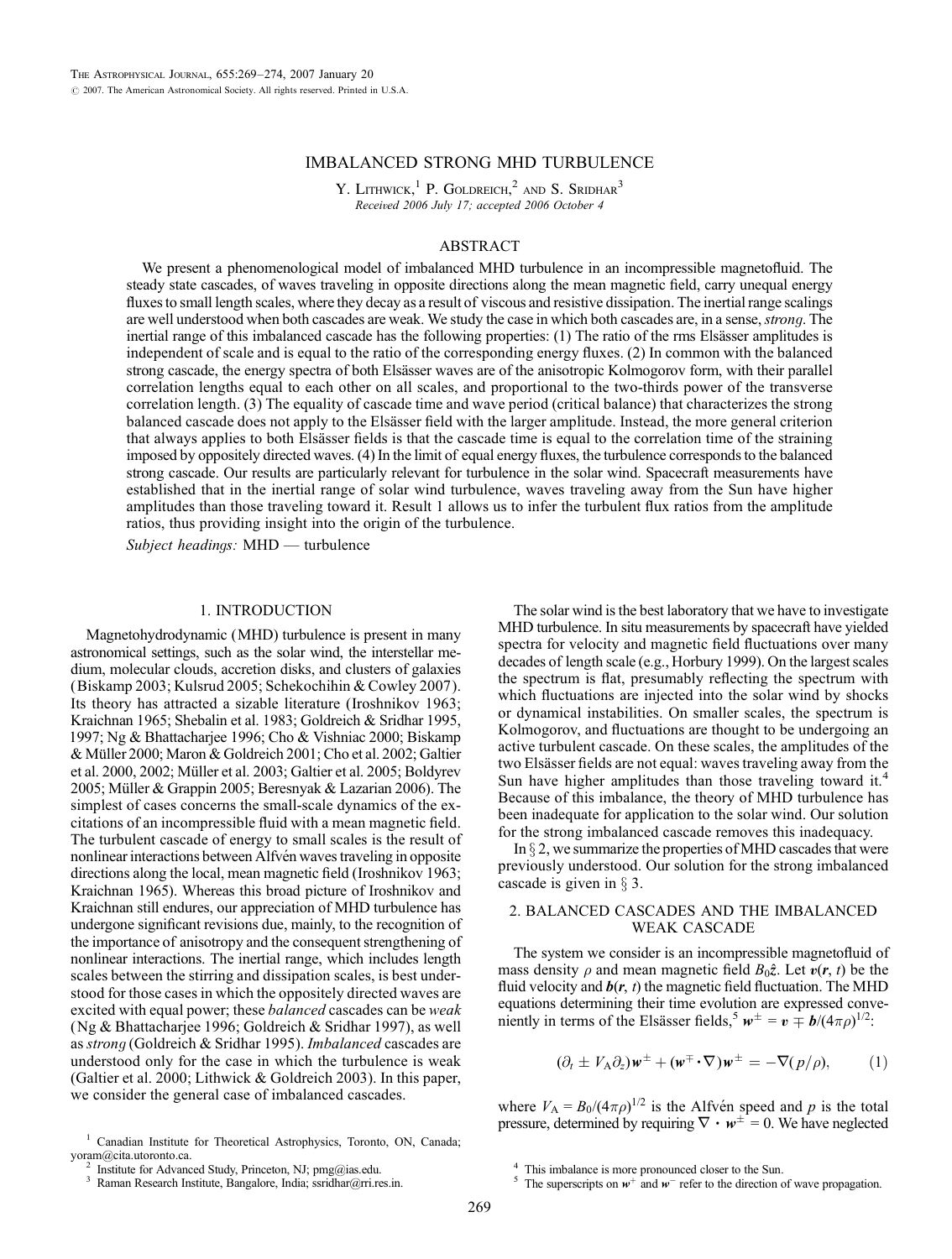

Fig. 1.—Collision between a wave packet and a slice. The mostly vertical lines are magnetic field lines. Before the collision, a localized wave packet of  $w^{\pm}_{\lambda}$ , with transverse size  $\lambda$  and parallel size  $\Lambda_{\lambda}^{+}$ , approaches a "slice" of  $w_{\lambda}^{-}$  (i.e., a wave packet with transverse size  $\lambda$  and negligible parallel size). During the collision, the slice of  $w_{\lambda}^{-}$  nearly follows the perturbed field lines within the up-going wave packet. Hence it is distorted after the collision.

viscous and resistive dissipative terms, which are important on small scales; we have also neglected forcing terms, which are important on large scales. When either  $w^+$  or  $w^-$  is initially zero everywhere, the nonlinear term vanishes for all time. Then, either  $\{w^- = w^-(x, y, z + V_A t), w^+ = 0\}$  or  $\{w^+ = w^+(x, y, z - V_A t)\}$  $w^- = 0$  is a nonlinear solution of arbitrary form that propagates in the  $-\hat{z}$  or  $+\hat{z}$  direction with speed  $V_A$ . Kraichnan recognized that the existence of these nonlinear solutions implies that MHD turbulence can be described as interactions between oppositely directed wave packets. Equation (1) conserves the Elsässer energies,  $E^{\pm} = \frac{1}{2}$  $\int |\mathbf{w}^{\pm}|^2 d^3x$ , and hence collisions between wave packets do not lead to exchanges between  $E^+$  and  $E^-$ , but only to a redistribution of the energies over different length scales.

Interactions between oppositely directed wave packets are best understood geometrically. The magnetic field perturbation within a wave packet of  $w^+$ , say, bends the background magnetic field lines (Fig. 1). When a thin "slice" of  $w^-$  passes through the upgoing wave packet, it approximately follows—i.e., is advected by—the total ( perturbed plus unperturbed ) magnetic field lines induced by the  $w^+$ . Therefore, oppositely directed wave packets distort one another. When a wave packet suffers an order-unity distortion, its energy can be considered to have cascaded to a smaller length scale.

To be quantitative, consider an up-going wave packet that has size  $\lambda$  transverse to the mean field, size  $\Lambda_{\lambda}^{+}$  parallel to the mean field, and a value for  $w^+$  that varies by order unity across the wave packet, with typical amplitude  $\sim w_{\lambda}^{+}$ . Since the magnetic field perturbation within the up-going wave packet is  $\sim B_0 w_\lambda^+/V_A$ , field lines on opposite sides of the wave packet are inclined by a relative angle  $\hat{\theta}_{\lambda} \sim w_{\lambda}^{+}/V_{A}$ . Therefore, the field lines' separations through the wave packet change by  $\Lambda_{\lambda}^{+}\theta_{\lambda} \sim \Lambda_{\lambda}^{+} w_{\lambda}^{+}/V_{A}$  (Fig. 1). The down-going slice cascades to smaller scales when the separations between the field lines it is following suffer order-unity changes. Since we consider only a thin slice of  $w_{\lambda}^-$ , the backreaction on the  $w^+_{\lambda}$  wave packet can be neglected. There are two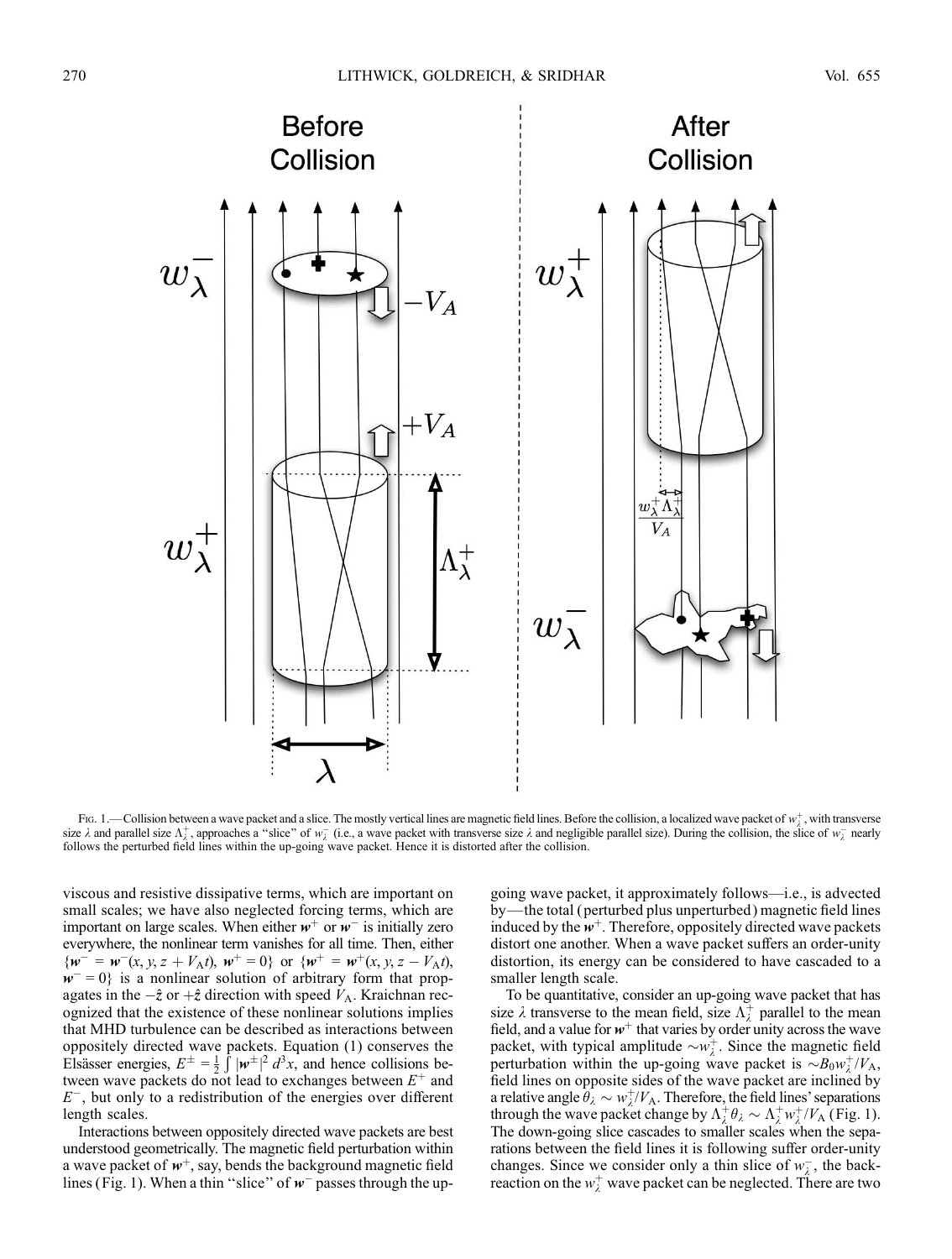possibilities for the slice's cascade time, depending on the amplitude of the wave packet's dimensionless parameter

$$
\chi_{\lambda}^{+} \equiv \frac{\Lambda_{\lambda}^{+} w_{\lambda}^{+}}{\lambda V_{A}}.
$$
 (2)

If  $\chi^+$  > 1, the slice will cascade after it has traveled a distance  $\lambda/\theta_{\lambda} \sim \lambda V_{A}/w_{\lambda}^{+} < \Lambda_{\lambda}^{+}$  through the wave packet. Since the relative speed of slice and wave packet is  $2V_A$ , the slice's cascade time is  $\sim \lambda/w_{\lambda}^+$ .

Conversely, if  $\chi^+_{\lambda}$  < 1, the slice will be weakly distorted after crossing a single wave packet. It will only cascade after colliding with more up-going wave packets. Assuming these all have similar size  $(\lambda, \Lambda_{\lambda}^+)$  and amplitude  $(w_{\lambda}^+)$ , although with random orientation of  $w^+$ , the cascade occurs in a random-walk fashion: since each wave packet distorts the slice by a fractional amount  $\chi^+_{\lambda}$ , the slice cascades after crossing  $N \sim (\chi_\lambda^+)^{-2}$  wave packets. Multiplying by the time to cross a single wave packet,  $\Lambda_{\lambda}^{+}/V_A$ , yields the slice's cascade time,  $(\chi_{\lambda}^+)^{-2} \tilde{\Lambda}_{\lambda}^+ / V_A$ .

Summarizing the preceding two paragraphs, the down-going slice cascades in a time

$$
\tau_{\lambda}^{-} \sim \begin{cases} \lambda/w_{\lambda}^{+}, & \text{if } \chi_{\lambda}^{+} > 1, \\ (\lambda/w_{\lambda}^{+})(\chi_{\lambda}^{+})^{-1}, & \text{if } \chi_{\lambda}^{+} < 1. \end{cases}
$$
 (3)

In a turbulent cascade, the  $w^{\pm}$  fields vary over many length scales. We may consider these fields to be a superposition of many wave packets. On each transverse length scale  $\lambda$ , wave packets have typical amplitude  $w^{\pm}_{\lambda}$  and a typical parallel size  $\Lambda_{\lambda}^{\pm}$ , where  $\Lambda_{\lambda}^{\pm}$  can be scale dependent; it is typically much larger than  $\lambda$ . These quantities can be defined more formally, with  $w_{\lambda}^{\pm}$  defined as the rms  $w^{\pm}$ difference between two points separated by transverse scale  $\lambda$  and  $\Lambda_{\lambda}^{\pm}$  the scale along the mean field such that, given  $\lambda$  and  $w_{\lambda}^{\pm}$ , the rms  $w^{\pm}$  difference between two points separated by parallel distance  $\Lambda_{\lambda}^{\pm}$  is also  $w_{\lambda}^{\pm}$  (e.g., Lithwick & Goldreich 2001). However, for the purpose of deriving the turbulent scalings, such rigor is not required. In addition, when we refer to the direction of the mean field, it should be borne in mind that on a given length scale, fluctuations on all larger length scales contribute to the *local* mean field; it is the direction of this local mean field that is relevant (Cho & Vishniac 2000; Maron & Goldreich 2001).

Although it is more common to describe turbulence in Fourier space, in this paper we choose to describe it in real space, in terms of interactions between wave packets. A more precise treatment would likely require the computation of interactions between wave modes in Fourier space. For the purpose of comparing the two descriptions,  $\lambda \sim k_\perp^{-1}$ ,  $\Lambda_\lambda^\pm \sim (k_\parallel^\pm)^{-1}$ , and  $w_\lambda^\pm \sim A k_\perp (k_\parallel^\pm)^{1/2} |\hat{w}_k^\pm|$ , where  $|\hat{w}_k^{\perp}|$  is the amplitude of the Fourier mode, A is a normalization constant, and we use the standard notation  $k_{\perp}, k_{\parallel}$  for the wavenumbers perpendicular and parallel to the mean field, though here we distinguish the  $k_{\parallel}$ 's for the positive and negative waves with superscripts.

The value of

$$
\chi_{\lambda}^{\pm} \equiv \frac{\Lambda_{\lambda}^{\pm} w_{\lambda}^{\pm}}{\lambda V_{\mathbf{A}}} \tag{4}
$$

influences the inertial range scalings of physical quantities. Below we provide a brief review of the cases that are understood to some extent; this enables us to pose our question more sharply. In the balanced cases, we set  $w_{\lambda}^+ = w_{\lambda}^- = w_{\lambda}$  and  $\Lambda_{\lambda}^+ = \Lambda_{\lambda}^- = \Lambda_{\lambda}$ , which implies that  $\chi_{\lambda}^{+} = \chi_{\lambda}^{-} = \chi_{\lambda} = \tilde{\Lambda}_{\lambda} w_{\lambda}/\lambda V_{A}$ .

1. Balanced weak turbulence,  $\chi_1 \ll 1$ .—The turbulent cascade is due to resonant three-wave interactions (Ng  $\&$  Bhattacharjee 1996; Goldreich & Sridhar 1997; Galtier et al. 2000; Lithwick & Goldreich 2003). The rms amplitude across a transverse scale  $\lambda$ is  $w_{\lambda} \propto \lambda^{1/2}$ . Frequency resonance conditions prevent a parallel cascade, so the parallel scale is independent of  $\lambda$ ; its value is set by conditions at the stirring scale. Perturbation theory is valid when  $x_{\lambda} \ll 1$  and can be used to derive kinetic equations describing the inertial range. However, the cascade strengthens on small scales, because  $\chi_{\lambda} \propto 1/\lambda^{1/2}$  increases as  $\lambda$  decreases; this limits the validity of perturbation theory, and the inertial range of weak turbulence.

2. Balanced strong turbulence,  $\chi_{\lambda} \sim 1$ . Perturbation theory is inapplicable. According to the phenomenological theory of Goldreich & Sridhar (1995), the strength of the interactions remains of order unity:  $\chi_{\lambda} \sim 1$  ("critical balance"). The cascade is of anisotropic Kolmogorov form, with  $w_{\lambda} \propto \lambda^{1/3}$  and  $\Lambda_{\lambda} \propto \lambda^{2/3}$ . Turbulence that is excited with  $\chi_{\lambda} > 1$  weakens to  $\chi_{\lambda} \sim 1$  in less than the Alfvén crossing time.

3. Imbalanced weak turbulence,  $\chi_{\lambda}^{\pm} \ll 1$ .—In common with the balanced case, the process can be described in detail, using the weak-turbulence theory of resonant three-wave interactions (Galtier et al. 2000; Lithwick & Goldreich 2003). As before, the product  $w^+_{\lambda} w^-_{\lambda} \propto \lambda$ , and frequency resonance conditions forbid a parallel cascade, so the two parallel scales  $\Lambda_{\lambda}^{\pm}$  are scale independent. However, in contrast to the balanced case, (a) kinetic equations are required to relate the spectral indices of the oppositely directed waves to the ratio of their fluxes, and  $(b)$  the ratio of  $w_{\lambda}^{+}$  to  $w_{\lambda}^{-}$  in the inertial range depends upon the ratio of  $\lambda$  to the dissipation scale,  $\lambda_{\text{diss}}$ , since the two amplitudes are forced to equal one another at  $\lambda_{\text{diss}}$ .

As discussed in Lithwick & Goldreich (2003), when the dissipation scale is large enough (while still remaining smaller than the stirring scale), imbalanced turbulence can be weak throughout the inertial range. However, both  $\chi^{\dagger}_{\lambda}$  and  $\chi^{-}_{\lambda}$  increase with decreasing  $\lambda$ , thereby limiting the inertial range. Therefore, in the physically important limit of very small dissipation, it is inevitable that at least one of the  $w^+_{\lambda}$  or  $w^-_{\lambda}$  cascades becomes strong.

#### 3. THE IMBALANCED STRONG CASCADE

In the present section, the heart of this paper, we derive the spectrum of imbalanced strong turbulence. We assume that  $w^+_{\lambda} \gg$  $w_{\lambda}$ . This assumption is made only for clarity of presentation. Our discussion is more generally valid, for all  $w_{\lambda}^{+} \geq w_{\lambda}^{-}$ . Our derivation is based on the physical picture described above: negative waves  $(w_{\lambda}^-)$  nearly follow field lines perturbed by positive waves  $(w_\lambda^+)$ , and vice versa. To calculate the spectra, we need the cascade times of the down- and up-going waves, which can then be substituted into the Kolmogorov scaling relations (eqs.  $[12]$ – $[13]$ ).

Let  $\chi^+$   $\geq$  1. Otherwise, the turbulence would be weak. Consider a packet of positive waves that crosses a packet of negative waves, both having transverse scale  $\lambda$ . The cascade time of  $w_{\lambda}^-$ (eq. [3]) is

$$
\tau_{\lambda}^{-} \sim \lambda/w_{\lambda}^{+}.\tag{5}
$$

We now calculate the parallel size of a negative wave packet. Consider the  $w^-$  field in a plane with  $z + V_A t =$ const, that is, in a plane that is transverse to the mean field, and that is comoving with  $w^-$ , traveling downward at speed  $V_A$ . After the plane travels a distance equal to the cascade distance of  $w_{\lambda}^-$  (cascade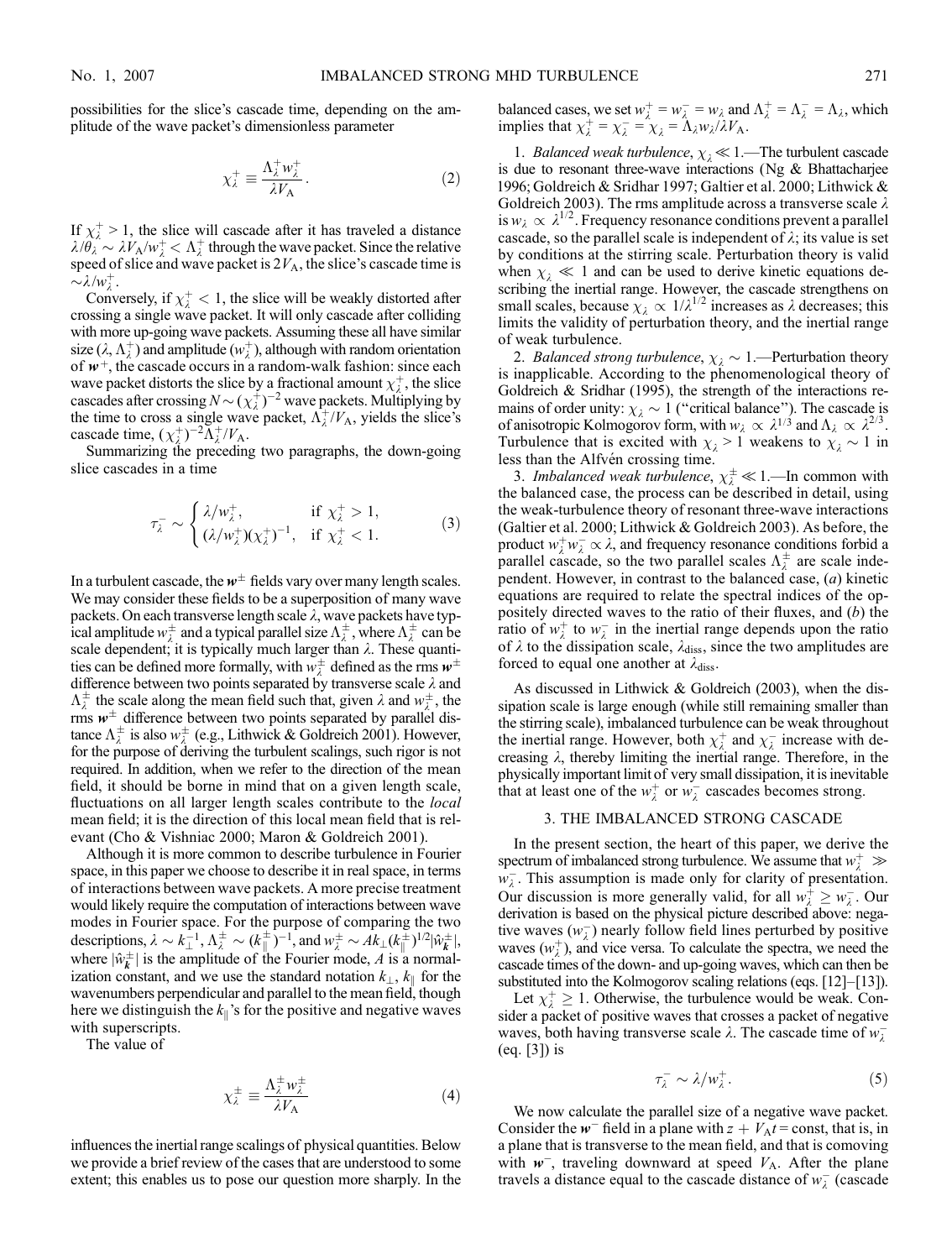distance  $V_A \tau_{\lambda}^-$ , the  $w_{\lambda}^-$  within the plane will suffer distortions of order unity. Therefore, two planes of  $w_{\lambda}^-$  that are separated by a parallel distance greater than the cascade distance will evolve independently and consequently must be uncorrelated. It follows that a  $w_{\lambda}^-$  wave packet has parallel size

$$
\Lambda_{\lambda}^{-} \sim V_{A} \tau_{\lambda}^{-} \sim (V_{A}/w_{\lambda}^{+})\lambda.
$$
 (6)

Since this relation mixes  $\Lambda_{\lambda}^-$  and  $w_{\lambda}^+$ , it does not amount to critical balance for either positive or negative waves.

The parallel size of  $w^+_{\lambda}$  wave packets follows from a thought experiment analogous to the one described above: Consider two planes of  $w^+$ , separated by a distance D and moving upward at speed  $V_A$ . If  $D \gg \Lambda_{\lambda}^-$ , the positive waves in the leading plane will encounter negative waves that are completely different from the negative waves encountered in the trailing plane. If  $D \ll \Lambda_{\lambda}^{-}$ , then the negative waves that cascade the leading  $w^+_{\lambda}$  are almost the same as those that cascade the trailing  $w_{\lambda}^{+}$ . The critical D is clearly  $\Lambda_{\lambda}^-$ . Therefore,

$$
\Lambda_{\lambda}^{+} \sim \Lambda_{\lambda}^{-}.\tag{7}
$$

This can also be understood as follows: Consider a wave packet of  $w^+_{\lambda}$  with very large  $\Lambda^+_{\lambda}$  that interacts with a train of negative wave packets, each with parallel size  $\Lambda_{\lambda}^- \ll \Lambda_{\lambda}^+$ . Then any two regions within the up-going wave packet that are separated by a parallel distance greater than  $\Lambda_{\lambda}^-$  will be cascaded by statistically uncorrelated negative waves, in which case the  $w_\lambda^-$  imprint their parallel scales on the  $w^+_{\lambda}$ . Henceforth we denote the common parallel scales by  $\Lambda_{\lambda}$ . This *discovery* that the parallel scales are similar in an imbalanced cascade is a nontrivial result. Equations (6) and (7) yield

$$
\chi_{\lambda}^{+} = \frac{w_{\lambda}^{+} \Lambda_{\lambda}}{V_{\mathbf{A}} \lambda} \sim 1, \tag{8}
$$

proving that the cascade of negative waves is critically balanced.

It remains to calculate the positive waves' cascade time. All of the following material up to equation (11), as well as the material in the Appendix, is devoted to *deriving* the result:  $\tau_{\lambda}^{+} \sim \lambda/w_{\lambda}^{-}$ . This result is remarkable. It shows that the straining rate imposed by the negative waves on positive ones,  $w_{\lambda}^{-}/\lambda$ , is imposed coherently over a time  $\lambda/w_{\lambda}$ . Yet the wave period of negative waves is much shorter than this, by the factor

$$
\chi_{\lambda}^{-} = \frac{w_{\lambda}^{-} \Lambda_{\lambda}}{V_{\lambda} \lambda} \sim \frac{w_{\lambda}^{-}}{w_{\lambda}^{+}} \ll 1.
$$
 (9)

Since  $\chi_{\lambda}^- \ll 1$ , one might be tempted to conclude, erroneously, that positive waves undergo a weak cascade, that is, that negative waves impose on them small, short, uncorrelated strains of amplitude  $\chi^{-}_\lambda$  over time intervals  $\sim \Lambda_\lambda / V_A$ , resulting in  $\tau^+_\lambda \sim$  $(\chi_{\lambda}^-)^{-2} \Lambda_{\lambda}/V_A \sim (\chi_{\lambda}^-)^{-1} \lambda/w_{\lambda}^-$  (as in eq. [3]). Instead, the correct conclusion is that a coherent strain is imposed over a time interval  $\lambda/w_{\lambda}^-$ .

How can the coherence time exceed  $\Lambda_{\lambda}/V_{A}$ ? The key point is that the straining of the positive waves is due to the  $w^-$  field as seen from the positive waves' rest frame (which has  $x' = x$ ,  $y' = y$ ,  $z' = z - V_A t$ ,  $\bar{t}' = t$ ). In this frame, the MHD equations (eq. [1]) transform to

$$
\partial_{t'} \mathbf{w}^+ + (\mathbf{w}^- \cdot \nabla') \mathbf{w}^+ = -\nabla'(p/\rho),
$$
  

$$
(\partial_{t'} - 2V_{A} \partial_{z'}) \mathbf{w}^- + (\mathbf{w}^+ \cdot \nabla') \mathbf{w}^- = -\nabla'(p/\rho). \qquad (10)
$$

To appreciate that the correlation time of  $w^-$  in the primed frame can exceed  $\Lambda_{\lambda}/V_A$ , consider the limiting case in which  $w^-$  is so small that back-reaction onto the positive waves can be neglected. Then  $w^+$  is independent of  $t'$  and is a function only of  $r'$ , so  $w^-$  satisfies a linear (integrodifferential) equation, whose coefficients are independent of  $t'$ . If negative waves are injected on a length scale much larger than the scale of interest, with a long coherence time T, then as they cascade down to smaller scales their coherence time remains fixed,  $\tau_{\text{corr},\lambda}^- = T$ , where  $\tau_{\text{corr},\lambda}^-$  is defined as the correlation time of the negative waves in the frame of the positive waves. In the limiting case that  $w^-$  is held fixed at the injection scale ( $T = \infty$ ), then on smaller scales  $w^-$  is independent of  $t'$  ( $\tau_{\text{corr},\lambda}^-$  =  $\infty$ ), even though it is undergoing an active cascade to small scales.

To estimate  $\tau_{\text{corr},\lambda}^-$  when  $w^-$  is not infinitesimally small, it is necessary to account for back-reaction: negative waves alter positive waves, which react back onto the negative ones. As negative waves cross a plane at fixed  $z'$ , the positive waves at that plane are changing on their cascade timescale  $\tau_{\lambda}^{+}$ . Hence, over times separated by  $\tau_{\lambda}^{+}$ , the negative waves crossing  $z'$  are cascaded by entirely different positive waves. This implies that  $\tau_{\text{corr},\lambda}^- \sim \tau_{\lambda}^+$ .<sup>6</sup> Because the positive waves are strained at the rate  $w_{\lambda}^{-}/\lambda$ , it follows that

$$
\tau_{\lambda}^{+} \sim \lambda/w_{\lambda}^{-}. \tag{11}
$$

Invoking Kolmogorov's hypothesis of the scale (i.e.,  $\lambda$ ) independence of the energy fluxes,

$$
\epsilon^{-} \sim \frac{(w_{\lambda}^{-})^{2}}{\tau_{\lambda}^{-}} \sim \frac{(w_{\lambda}^{-})^{2} w_{\lambda}^{+}}{\lambda}, \qquad (12)
$$

$$
\epsilon^+ \sim \frac{(w_\lambda^+)^2}{\tau_\lambda^+} \sim \frac{(w_\lambda^+)^2 w_\lambda^-}{\lambda},\tag{13}
$$

we obtain the inertial range scalings,

$$
w_{\lambda}^{\pm} \sim \frac{(\epsilon^{\pm})^{2/3}}{(\epsilon^{\mp})^{1/3}} \lambda^{1/3};\tag{14}
$$

$$
\Lambda_{\lambda} \sim \frac{(\epsilon^{-})^{1/3}}{(\epsilon^{+})^{2/3}} V_{\rm A} \lambda^{2/3}.
$$
 (15)

The positive-wave cascade shares some characteristics with both weak and strong balanced MHD cascades. In the weak cascades, the cascade time is longer than the wave period, and a wave experiences multiple, randomly phased perturbations during its cascade time. In the strong cascades, the cascade time is comparable to (or shorter than) the wave period, and a wave suffers a coherent strain as it cascades. Furthermore, weak turbulence submits to perturbation theory but strong turbulence does not. In the positive-wave cascade,

- 1. The period of a positive wave is shorter than its cascade time;
- 2. A positive wave is coherently strained as it cascades;<sup>7</sup> and
- 3. The positive-wave cascade is nonperturbative.

We contend that the positive-wave cascade is strong because the second and third items have dynamical significance whereas the

<sup>&</sup>lt;sup>6</sup> We are implicitly assuming that most of the change in  $w_{\lambda}^-$  is accumulated on

scales comparable to  $\lambda$ . We justify this assumption quantitatively in the Appendix.<br><sup>7</sup> The correlation time of the strain induced by the negative waves,  $\tau_{\text{corr},\lambda}^{-}$ , is comparable to the cascade time,  $\tau_{\lambda}^{+}$ , of the positive waves.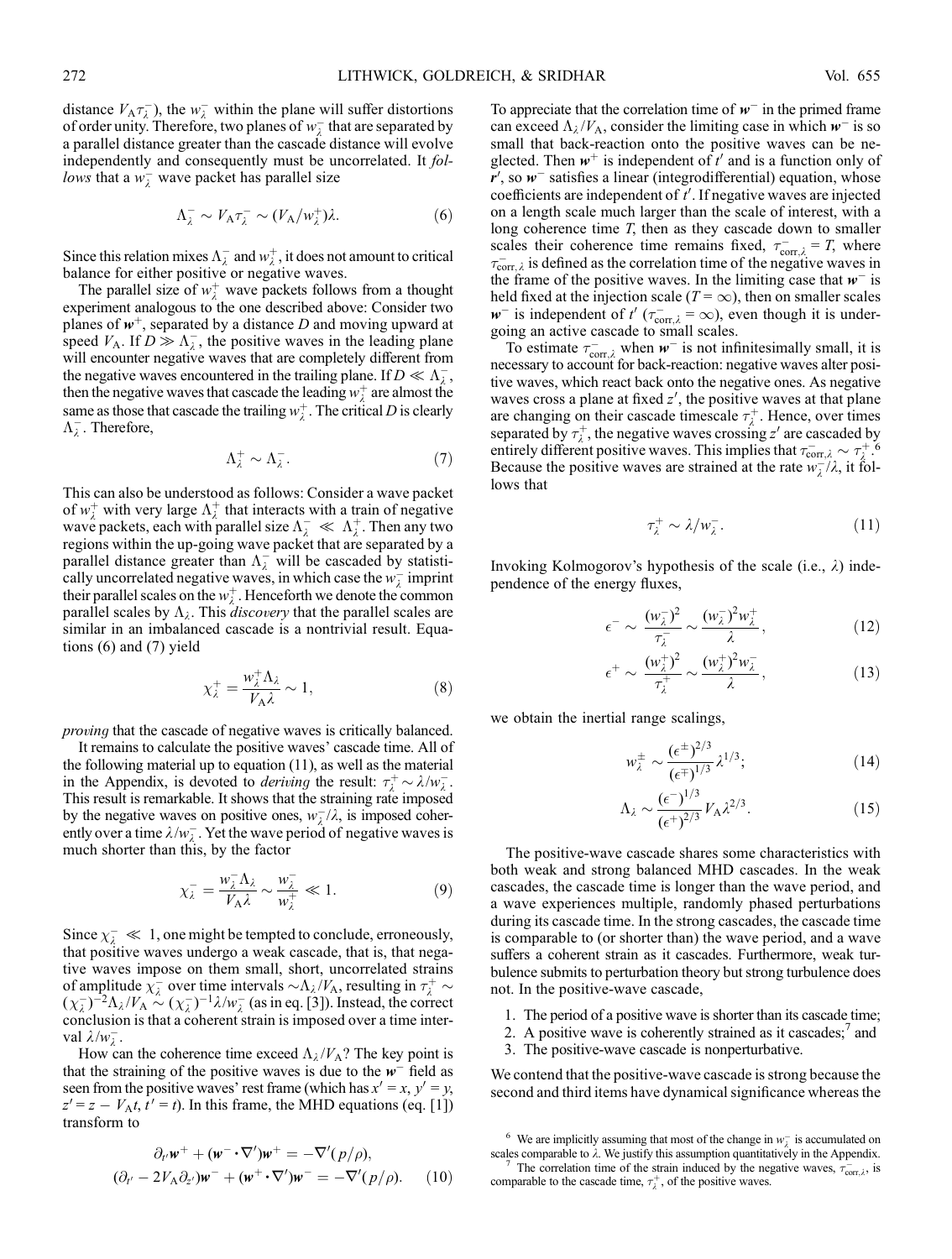first does not. The dimensionless parameter that indicates whether the positive waves are strongly cascaded is

$$
\hat{\chi}_{\lambda}^{-} \equiv w_{\lambda}^{-} \tau_{\text{corr},\lambda}^{-} / \lambda, \qquad (16)
$$

and not  $\chi_{\lambda}^-$ . Strong cascades correspond to  $\hat{\chi}_{\lambda}^- \sim 1$  and weak ones to  $\hat{\chi}^2_{\lambda} < 1$ . For the negative-wave cascade  $\hat{\chi}^+_{\lambda} = \chi^+_{\lambda} \sim 1$ , since the correlation time of positive waves in the frame of the negative ones is  $\Lambda_{\lambda}/V_A$ . We call the criterion  $\hat{\chi}^{\pm}_{\lambda} \sim 1$  "modified critical balance,'' to distinguish it from critical balance (which would incorrectly imply  $\chi_{\lambda}^{\pm} \sim 1$ ).

It is interesting to note that equations  $(12)-(13)$  are the same as might have been guessed directly from the MHD equations (eq. [1]) by simply replacing  $\partial_t \mathbf{w}^\pm \to w_\lambda^\pm / \tau_\lambda^\pm$  and  $(\mathbf{w}^\mp \cdot \nabla) \mathbf{w}^\pm \to$  $w_{\lambda}^{\pm}w_{\lambda}^{\pm}/\lambda$  and dropping the other two terms. In fact, equations (12) – (13) appear in Verma et al. (1996) and Verma (2004), although those papers assume isotropy, whereas in our derivation anisotropy plays a fundamental role. To test our theory with either numerical simulations or solar wind observations, one need verify not only equation (14), but the anisotropy relation (eq. [15]) as well. An even more compelling test would be to check that  $\hat{\chi}^{\pm}_{\lambda} \sim 1$ throughout the inertial range.

Politano & Pouquet (1998a, 1998b) derived general relations for triple correlation functions in MHD turbulence.<sup>8</sup> If one cavalierly pulls the individual factors of  $w^+$  and  $w^-$  out of their correlations, then our equations (12)–(13) are recovered. Politano  $\&$ Pouquet's relations are intriguing, since it is not obvious how they depend upon the elongation of wave packets about the mean field, which is an essential element of our theory.

## 4. SUMMARY

We have deduced the behavior of imbalanced strong MHD turbulence. Its salient properties are as follows:

1. The positive and negative waves carry unequal energy fluxes,  $\epsilon^+ \neq \epsilon^-$ , while they both undergo *strong* cascades.

<sup>8</sup> We thank M. Forman for pointing out this reference to us.

2. In the inertial range, the rms Elsässer amplitudes are proportional to the one-third power of the transverse scale:  $w^{\pm}_{\lambda} \propto \lambda^{1/3}$ . This is similar to the balanced strong cascade. Moreover, their ratio,  $w_{\lambda}^{+}/w_{\lambda}^{-} \sim \epsilon^{+}/\epsilon^{-}$ , is independent of  $\lambda$ .

3. The parallel scales of the positive and negative waves are equal. The common parallel scale of eddies of transverse scale  $\lambda$  is  $\Lambda_{\lambda} \propto \lambda^{2/3}$ , similar to the balanced strong cascade.

4. The cascade times of the (larger amplitude) positive waves are longer than their wave periods by the constant factor  $\epsilon^+/\epsilon^- \geq 1$ , independent of scale; unlike the imbalanced weak cascade, there is no tendency for the cascade to strengthen at small  $\lambda$ . When  $\epsilon^+ = \epsilon^-$ , the turbulence corresponds to the balanced strong cascade of Goldreich & Sridhar (1995).

#### 5. NEGLECTED EFFECTS

We have considered incompressible fluids, whereas astrophysical fluids are not completely incompressible. But compressible MHD fluid motions can be decomposed into four different types of waves: Alfvén, fast, slow, and entropy. Our scalings are applicable to the cascade of the Alfven waves, which are always incompressible. The effects of compressiblity on the Alfvénic cascade can be neglected if the compressible waves (fast, slow, and entropy) have little effect on the dynamics of the Alfvén waves. Theoretical and numerical investigations have shown that, indeed, the Alfvén waves usually evolve independently of the compressible modes (Lithwick & Goldreich 2001; Maron & Goldreich 2001; Cho & Lazarian 2003).

It has recently been argued that in balanced MHD turbulence, the velocity and magnetic fields tend to align (''dynamical alignment''), and that this alignment can drastically modify the spectrum (Boldyrev 2005; Beresnyak & Lazarian 2006). Boldyrev (2005) suggests that simulations of MHD turbulence that yield spectra flatter than Kolmogorov support the alignment hypothesis. But observations of solar wind turbulence show spectra that are remarkably consistent with Kolmogorov (e.g., Horbury et al. 2005). So it is not clear whether the flat spectra seen in simulations are due to dynamical alignment or whether they result from the simulations' limited dynamic range. Since dynamical alignment is still not well understood even in the balanced case, we neglect it for now.

#### APPENDIX

#### BACK-REACTION AND THE CORRELATION TIME OF THE NEGATIVE WAVES

Let  $\tau_{\lambda}^{+} \sim \Lambda_{\lambda}^{'}/V_{A}$  denote the timescale over which  $w_{\lambda}^{+}$  varies at fixed z'. Below we prove (1) that the correlation time of the negative waves, at fixed z', is  $\tau_{\text{corr},\lambda}^- \sim \tau_{\lambda}^+$  and (2) that  $\Lambda_{\lambda}'/\Lambda_{\lambda} \sim \epsilon^+/\epsilon^-$ .

During the time interval  $\tau_{\lambda}^+ \sim \Lambda_{\lambda_*}^{\prime}/V_A$ , negative waves cascade from transverse scales  $\lambda_{\text{max}}$  to  $\lambda_*$ . We approximate this cascade as taking place in discrete steps of duration  $\tau_{\lambda}^- \sim \Lambda_{\lambda}/V_A$ , in each of which  $\lambda$  decreases by a constant factor of order unity. Thus  $\lambda_{\text{max}}$  is related to  $\lambda_*$  by

$$
\int_{\lambda_*}^{\lambda_{\max}} \frac{d\lambda}{\lambda} \Lambda_{\lambda} \sim \Lambda'_{\lambda_*}.
$$
\n(A1)

If  $\Lambda'_{\lambda}$  increases with  $\lambda$ , equation (A1) implies that

$$
\Lambda'_{\lambda_*} \sim \Lambda_{\lambda_{\text{max}}};\tag{A2}
$$

most of the cascade time is spent near scales  $\sim \lambda_{\text{max}}$ .